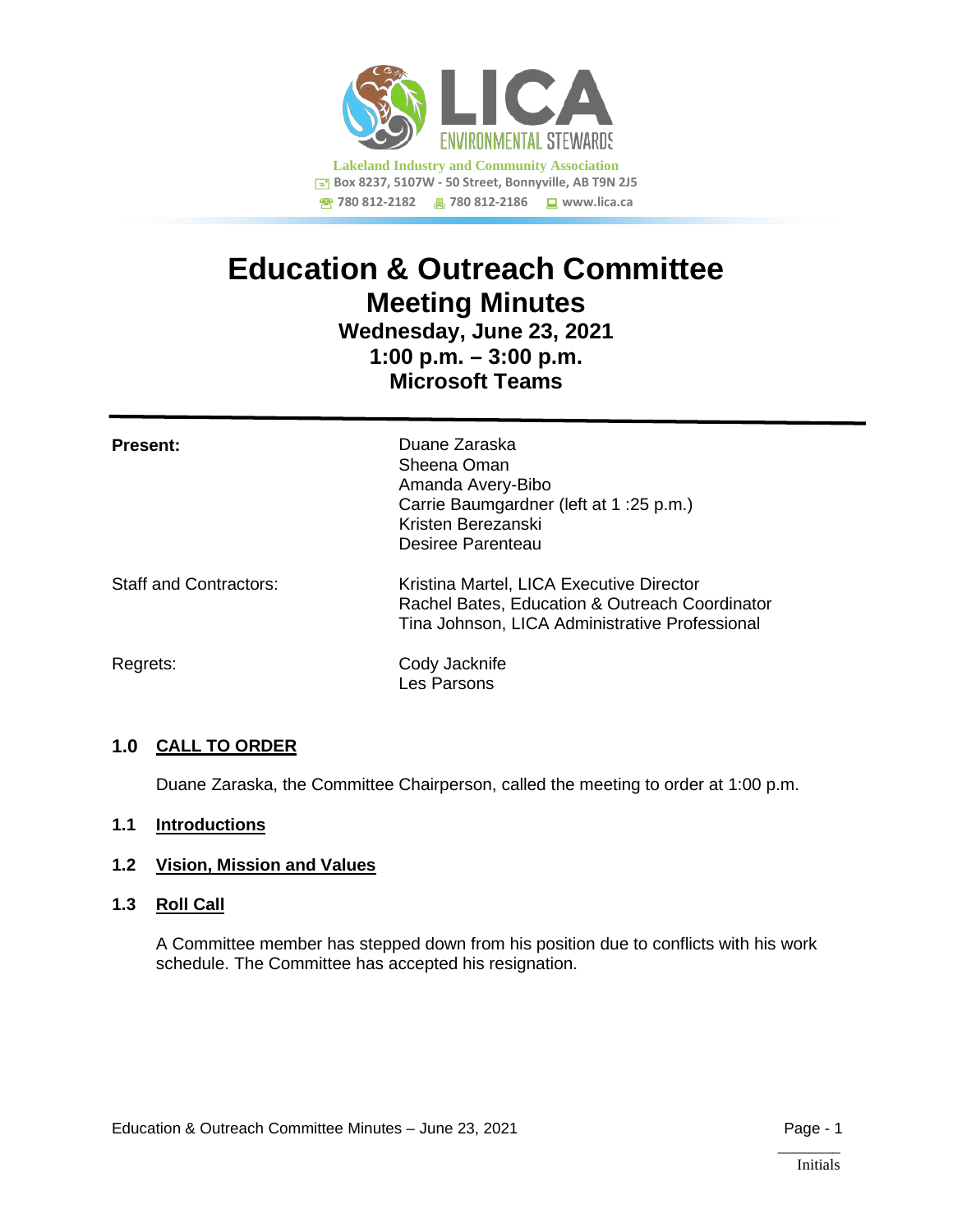## **1.4 Approval of Agenda**

- **#1 Moved by Sheena Oman AND CARRIED that the June 23, 2021, Agenda be approved as amended:**
	- **Agenda item 2.6 will be led by Amanda Avery-Bibo, and the item will now be for information.**

#### **1.5 Approval of Minutes**

- **1.5.1 March 4, 2021**
- **#2 Moved by Sheena Oman AND CARRIED that the March 4, 2021, Minutes be approved as presented.**

#### **2.0. ONGOING BUSINESS**

#### **2.1 [Education & Outreach](https://lica2.sharepoint.com/:b:/s/Office/EVFqI8KLXudCnSqf2GB95lsBJd6_l8A-OmPR3SRvtOVngQ?e=d7kfsV) Update**

The Education & Outreach Coordinator presented the E&O Program Update to the Committee, noting:

- A teacher survey has been sent out to participating teachers regarding the classroom presentations. This will assist with ensuring alignment between LICA presentations and the school curriculum.
- LICA will be hosting a booth at the Cold Lake Canada Day celebrations.

#### **2.2 [Writing Contest Judging](https://lica2.sharepoint.com/:b:/s/Office/EQc7PXuYtWJDrBJOUkcqU7IBqe1qiWO-Jyg-A7CpfbpFOg?e=V6Wzb8)**

The object of the writing contest was to read a sample letter written by the Prime Minister and write a response letter that explains which issue the student believed was most important to reduce climate change. There were 19 entries received this year, with Covid-19 being stated as the likely culprit for the lack of participation.

Five of the top graded assignments were presented to the Committee for review and decision on who would place first, second, and third in the contest. After review and discussion of the Committee member choices, it was determined that the winners were as follows:

1) First place was awarded to Sofie Desnoyers,

- 2) Second place was awarded to Avery Crook, and
- 3) Third place was awarded to Brielle Silzer.

The contest winners will receive their prizes shortly.

#### **#3 Moved by Duane Zaraska AND CARRIED that the winners of the Grade 6 writing contest are:**

- **1) Sofie Desnoyers First Place (\$100),**
- **2) Avery Crook Second Place (\$75), and**
- **3) Brielle Silzer Third Place (\$50).**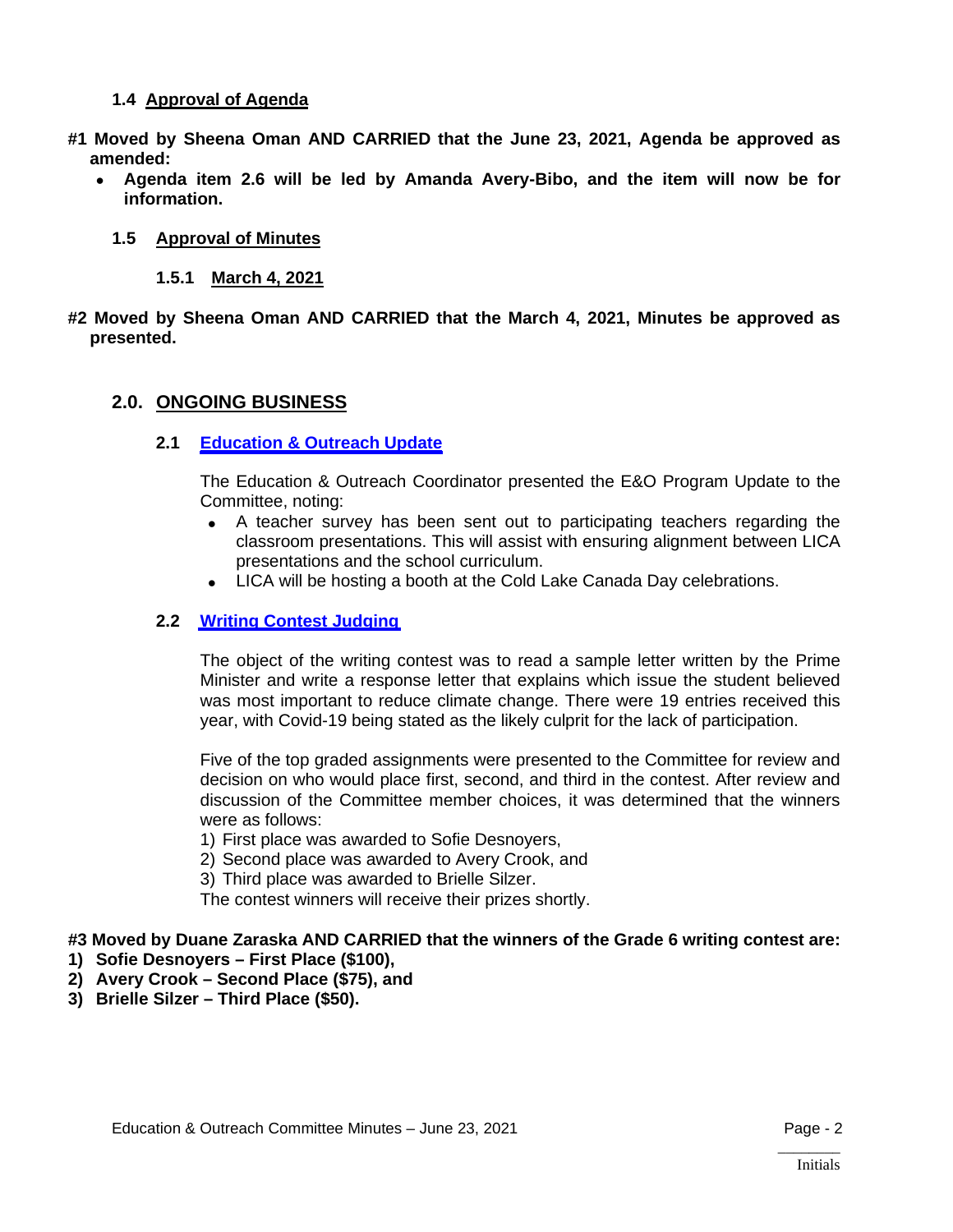# **2.3 [Waterlution Travelling Art](https://lica2.sharepoint.com/:b:/s/Office/ERpl_yaikJJLtt_Yz5adfLgBWBM36Sa_QJPeKmzD9CbCdQ?e=4xfiDK) Exhibit**

# **2.3.1 Dates**

Waterlution has rescinded the July 5-13, 2021, dates for LICA to host the art exhibit due to delays with having the art printed for display. This leaves LICA the option to host the exhibit from August 9-15, 2021. The Committee noted that it is important to pair this event with other existing community events in the area. This date will coincide with Mudfest on August 12-15<sup>th</sup>.

It was brought up that a Board member suggested LICA investigate hosting an open house to increase membership and presence within the Community. The last open house was held in 2018. The Committee agreed to the idea of hosting a LICA open house during the first couple of days of the Waterlution Art Exhibit event.

#### **#4 Moved by Kristen Berezanski AND CARRIED that the Waterlution Travelling Art Exhibit occur from August 9-15, 2021.**

#### **2.3.2 Location and Length of Display**

The Committee offered many ideas for where to host the Waterlution Art Exhibit including:

- The Métis Nation boardroom,
- A Centennial Center (C2) meeting room,
- The C2 Hub, or
- The C2 Art space on the second floor.

The Committee expressed concerns over insurance coverage should the artwork be contained in a public space and the risk of damage with taking the art down every night for safe storage. There were further discussions on what type of members LICA was hoping to attract to the open house and exhibit, as it was felt this would impact the desired foot traffic targeted and may affect location choice. It was determined that hosting the art exhibit in the LICA boardroom was the best option as it would provide both the audiovisual requirements and safety for the artwork being presented. This option also is the most appropriate to host LICA's open house.

#### **#5 Moved by Duane Zaraska AND CARRIED that the Waterlution Travelling Art Exhibit be hosted at the LICA office for the duration of the exhibit.**

The Committee went on to discuss concerns over the limited \$50 advertising budget. The E&O Coordinator and the LICA Executive Director assured the Committee that between hosting the exhibit at the same time as the LICA open house and receiving approval in grant funding carry-over, there would be additional advertising funds available. Advertising will be done via multiple avenues, including:

- Word of mouth by the LICA Board of Director's,
- Facebook posts,
- Newspaper ads, and
- Other media as seen fit.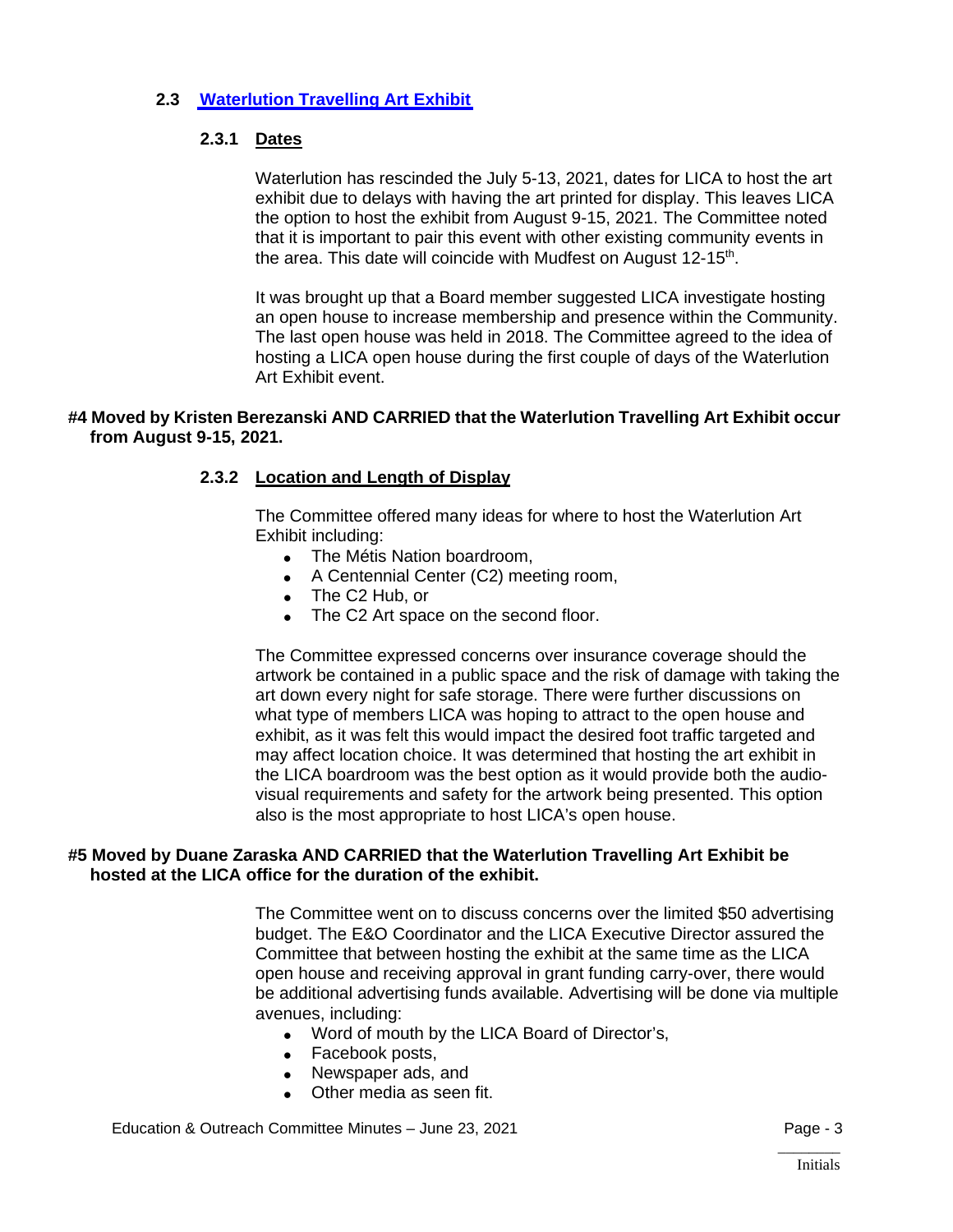# **2.4 Community Garden – Remaining Beds**

The E&O Coordinator is looking for ideas on how to utilize the three remaining garden beds in the Community Garden. Plant Powered Soul, a new local greenhouse, donated their extra tomato plants, which have been planted in one-half of a bed. A medicinal plant bed was considered, but the Committee agreed it could conflict with our guidelines and create a liability issue. The Committee liked the idea of planting a vegetable garden to provide the local food bank with fresh food donations. Another Committee member suggested that cut flowers be planted to donate to the Bonnyville long-term care facility. It was noted that long-term care may also appreciate food donations. The Committee determined that the remaining garden space be planted with a combination of vegetables and cut flowers to maximize our ability to give back to the community and determine what plants are successful.

The E&O Coordinator also shared a concern from a community member over the mud and runoff from the compost. When it rains, a large puddle builds up at the bottom of the stairs to the compost bin and when there are larger amounts of precipitation the runoff drains into the Wholesale parking lot. This run-off has caused offensive odors. The Town of Bonnyville and Pevach Corp. have graciously offer to provide LICA with wood chips to remedy the issue. Should the issue continue, LICA will have to further investigate options to create a berm or swale to redirect the water. Another concern identified was the amount of mud at the garden site after it rains, which was intended to be rectified with the grass seeding in the fall. Parts of the grass have sprouted and LICA will monitor the site to see if addition seed must be spread. An update on the situation will be provided at the next Committee meeting.

Finally, portions of Stage 2 of the Community Garden are being implemented with the TC Energy grant funds to enhance security for garden members. The E&O Coordinator is hoping to receive a third quote for the perimeter fencing and will be submitting these quotes to the Officers for their review and consideration prior to installation. This will help delineate the garden space and increase garden safety.

## **2.5 Future Projects & Events**

## **2.5.1 Shoreline Clean-ups**

On June  $25<sup>th</sup>$  from 10:00 a.m. to 12:00 p.m. LICA is hosting a Jessie Lake Shore-line Clean-up in collaboration with the Town of Bonnyville. As Covid-19 restrictions are still in place, LICA will provide swag in lieu of the usual BBQ lunch for participants in this event.

Future Shoreline Clean-ups will be held at Moose Lake as part of the Keep Our Lake Blue (KOLB) Campaign and a second one at Jessie Lake in September with the Notre Dame High School students and teachers.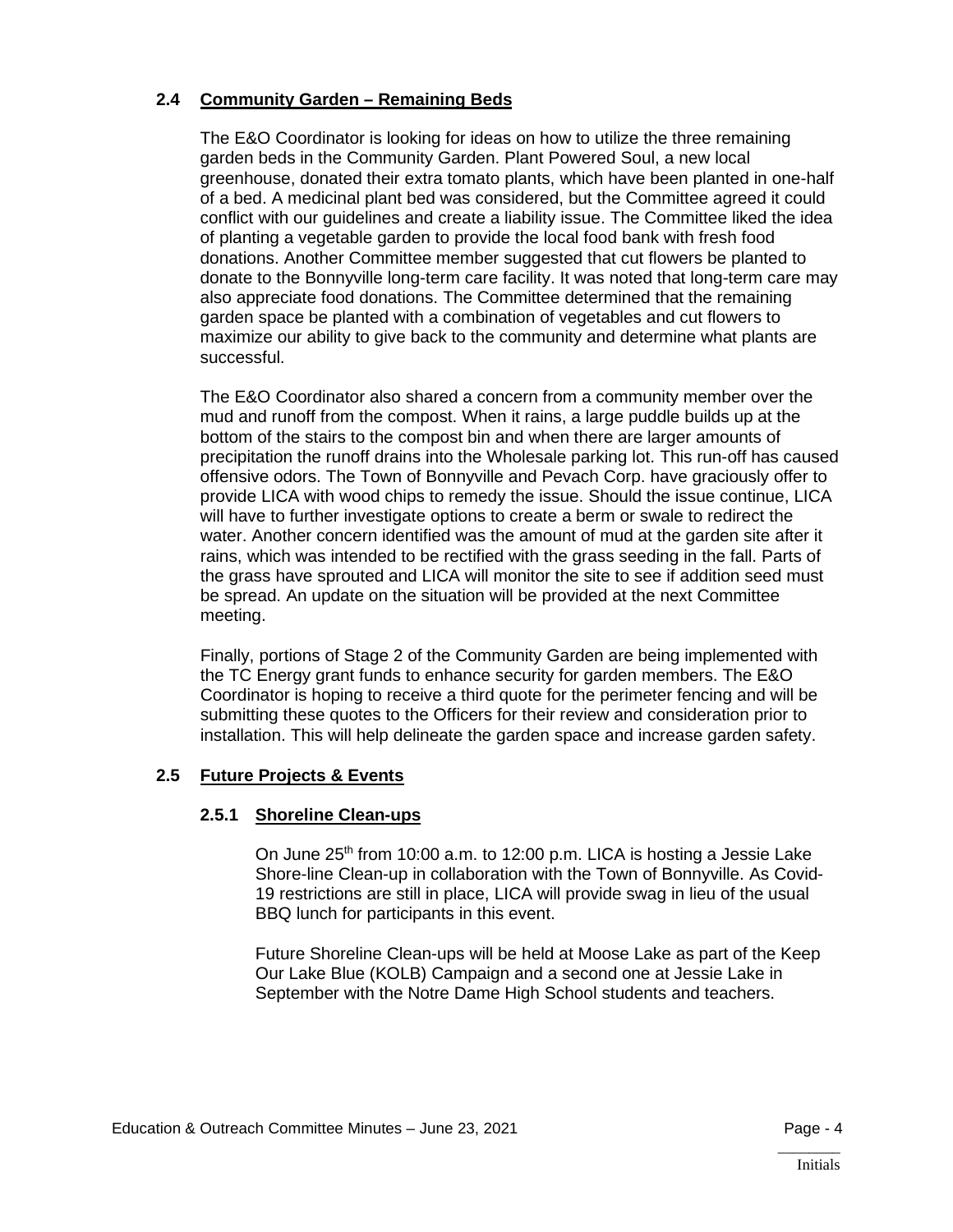# **2.5.2 Calendar Contest Theme**

The previous year's Calendar Contest themes were presented to the Committee along with a few ideas for this year's theme. The Committee brainstormed several ideas including:

- Healthy Watershed, Healthy People,
- What does clean air look like,
- Wetlands and Wildlife,
- Pollinators,
- The Wonder of Water,
- Sustainable Development in the Lakeland,
- Environmental Initiatives,
- How do we interact with our environment, and
- Working in the Lakeland Region,
- Small wonders of the environment

The Committee agreed on the theme "Small Wonders of the Environment" and noted that the LICA logo would be a good visual cue to kids for ideas on plants, animals, water, or air that would fit within the theme.

#### **#6 Moved by Desiree Parenteau AND CARRIED that the 2022 Calendar Contest theme be "Small Wonders of the Environment".**

# **2.5.3 [Stream of Dreams Fall](https://lica2.sharepoint.com/:b:/s/Office/Ea9v6Me5opRGi8A9GhJA3s0BpYlpHccvzN1PnLJlhw_U9Q?e=0E1332) 2021 Applications**

The Committee discussed the four applicants for the Stream of Dreams program for the 2021-22 school year:

- 1) Aurora Middle School (350 participants),
- 2) Light of Christ School (237 participants) for a second time,
- 3) The Cold Lake FCSS & Family Connections (100 family target), and
- 4) École St. Catherine's (38 participants).

As Cold Lake has expressed an interest in increasing LICA presence and the positive attendance from the previous Family Week events, it was felt that the Cold Lake FCSS in conjunction with Family Connections be offered the Stream of Dreams program in the Fall of 2021 on October 4-10th. The Aurora Middle School in Lac La Biche was also selected to be offered the Stream of Dreams program in the Spring of 2022, due to their strong application and alignment with LICA's Vision, Mission, and Values.

## **#7 Moved by Amanda Avery-Bibo AND CARRIED that the Stream of Dreams program be offered to the Cold Lake FCSS and Family Connections in the Fall of 2021, and to Aurora Middle School in the Spring of 2022.**